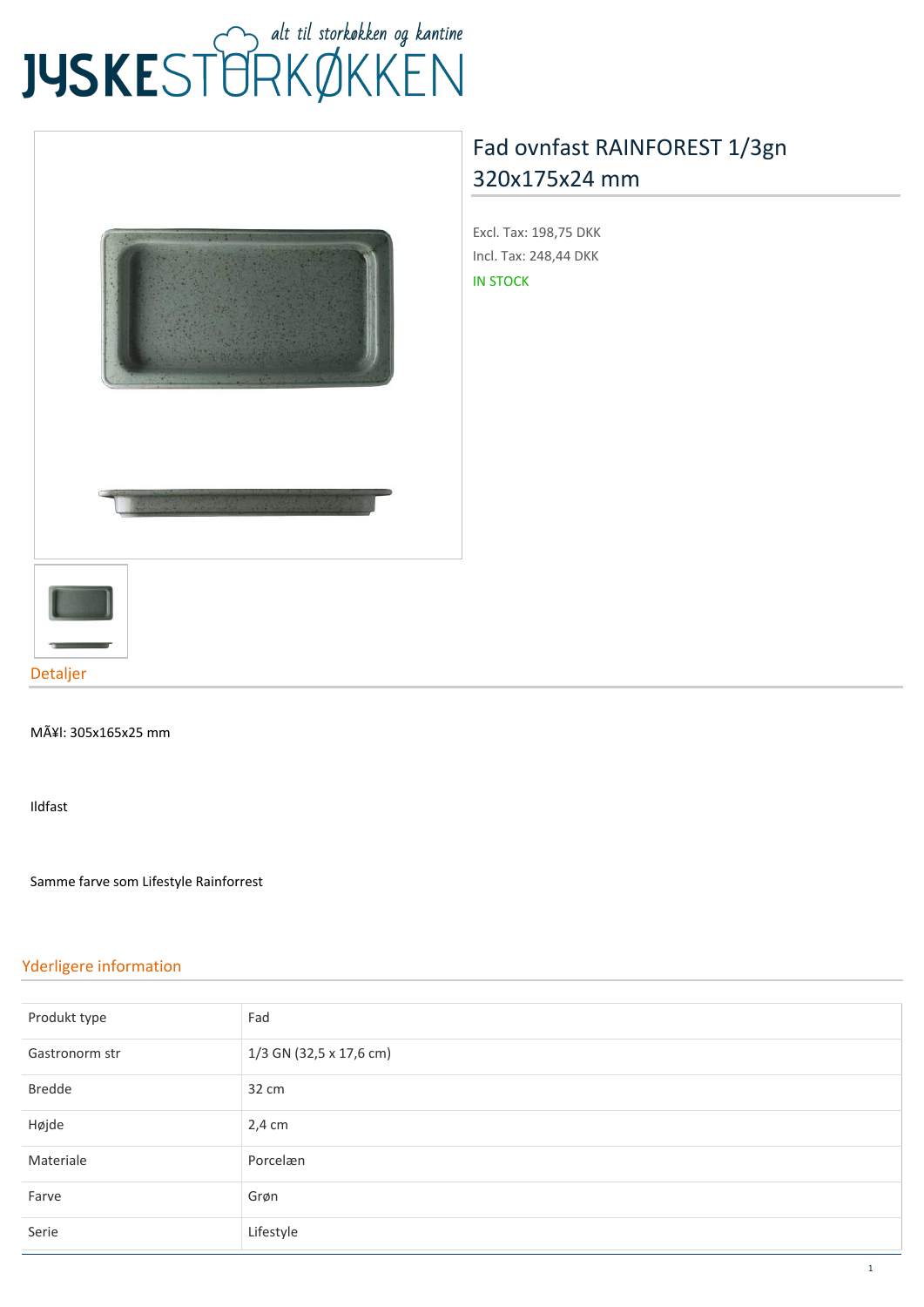### **Relaterede produkter**



**[Fad ovnfast RAINFOREST 1/1gn](https://www.jyskestorkokken.dk/) [535x316x31 mm](https://www.jyskestorkokken.dk/)**

> **Excl. Tax:** 381,25 DKK **Incl. Tax:** 476,56 DKK



**[Fad ovnfast RAINFOREST 1/2gn](https://www.jyskestorkokken.dk/) [356x265x29 mm](https://www.jyskestorkokken.dk/)**

> **Excl. Tax:** 256,25 DKK **Incl. Tax:** 320,31 DKK



**[Fad ovnfast NATURAL 1/3gn](https://www.jyskestorkokken.dk/) [320x175x24 mm](https://www.jyskestorkokken.dk/)**

> **Excl. Tax:** 198,75 DKK **Incl. Tax:** 248,44 DKK



**[Fad ovnfast TERRACOTTA 1/3gn](https://www.jyskestorkokken.dk/) [320x175x24 mm](https://www.jyskestorkokken.dk/)**

**Excl. Tax:** 198,75 DKK **Incl. Tax:** 248,44 DKK



**[Fad ovnfast HIGHLAND 1/3gn](https://www.jyskestorkokken.dk/) [320x175x24 mm](https://www.jyskestorkokken.dk/)**

**Excl. Tax:** 198,75 DKK **Incl. Tax:** 248,44 DKK



**[Fad ovnfast hvid 1/3gn](https://www.jyskestorkokken.dk/) [320x175x24 mm](https://www.jyskestorkokken.dk/)**

**Excl. Tax:** 161,25 DKK **Incl. Tax:** 201,56 DKK



**[Fad ovnfast RAINFOREST 2/4gn](https://www.jyskestorkokken.dk/) [540x160x31 mm](https://www.jyskestorkokken.dk/)**

**Excl. Tax:** 361,25 DKK **Incl. Tax:** 451,56 DKK



**[Lifestyle oval tallerken rainforest](https://www.jyskestorkokken.dk/) [28 cm](https://www.jyskestorkokken.dk/)**

**Excl. Tax:** 161,25 DKK **Incl. Tax:** 201,56 DKK